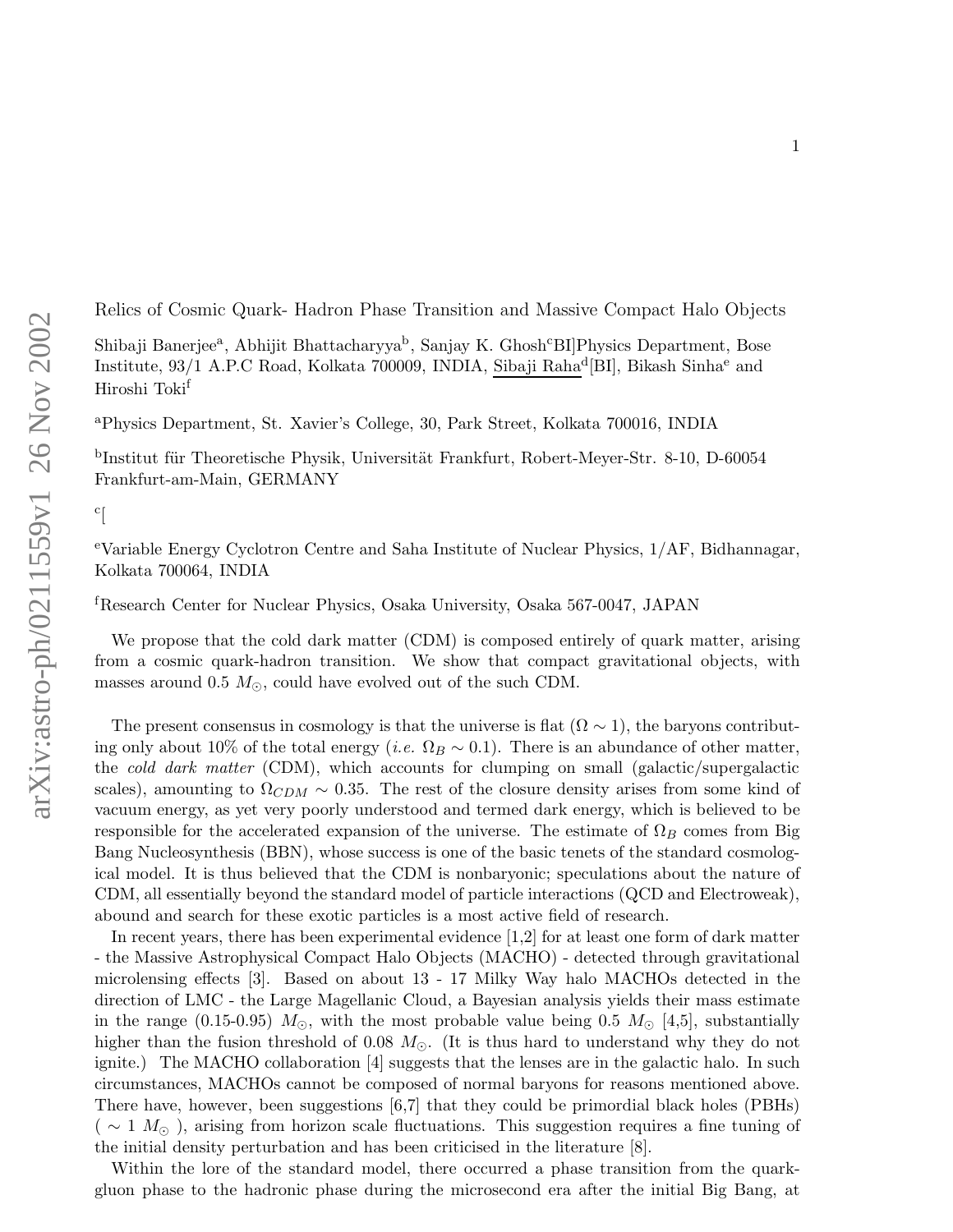a temperature of ∼ 100 MeV. The order of this phase transition is still unsettled [9]; lattice calculations suggest that in a pure (*i.e.* only gluons)  $SU(3)$  gauge theory, it is of first order. In the presence of dynamical quarks on the lattice, the situation is more complicated. However, in the early universe, the large size of the system and the long timescale could facilitate a first order transition. Such a transition could be modeled through a bubble nucleation scenario and Witten  $[10]$  argued that the trapped false vacuum domains  $(TFVD)$  (*i.e.* the quark phase) could contain a substantial amount of baryon number. QCD-motivated studies [11,12] of baryon evaporation from such TFVD (called strange quark nugget or SQN hereafter) showed that if the SQNs contain baryon number in excess of  $10^{40-42}$ , they would be stable on cosmological time scales and be viable candidates for CDM, as they would be extremely non-relativistic. Note that the number of baryons (which would subsequently take part in BBN) within the event horizon at the microsecond epoch is  $10^{49-50}$ ; thus the baryon number contained in SQNs could be 3-4 times as much and SQNs of size  $\geq 10^{42}$  could be easily accommodated. However, it has to be reiterated over and over again that the baryon number contained in the SQNs is in the form of quarks and they do not participate in BBN at all.

We can estimate the size of the SQNs formed in the *first order* cosmic QCD transition in the manner prescribed by Kodama, Sasaki and Sato [13]; for details, please see Alam *et al* [14] and Bhattacharyya et al [15]. Describing the cosmological scale factor  $R$  and the co-ordinate radius  $X$  in the Robertson-Walker metric through the relation

$$
ds^{2} = -dt^{2} + R^{2}dx^{2} = -dt^{2} + R^{2}\{dX^{2} + X^{2}(sin^{2}\theta d\phi^{2} + d\theta^{2})\},
$$
\n(1)

one can solve for the evolution of the scale factor  $R(t)$  in the mixed phase of the first order transition. In a bubble nucleation description of the QCD transition, hadronic matter starts to appear as individual bubbles in the quark-gluon phase. With progressing time, they expand, more and more bubbles appear, coalesce and finally, when a critical fraction of the total volume is occupied by the hadronic phase, a continuous network of hadronic bubbles form (percolation) in which the quark bubbles get trapped, the TFVDs. The time at which this happens is the percolation time  $t_p$ , whereas the time when the phase transition starts is denoted by  $t_i$ . Then, the probability that a region of co-ordinate radius  $X$  lies entirely within the quark bubbles would obviously depend on the nucleation rate of the bubbles as well as the coordinate radius  $X(t_p, t_i)$ of bubbles which nucleated at  $t_i$  and grew till  $t_p$ . For a nucleation rate  $I(t)$ , this probability  $P(X, t_p)$  is given by

$$
P(X,t_p) = exp\left[-\frac{4\pi}{3} \int_{t_i}^{t_p} dt I(t) R^3(t) [X + X(t_p, t_i)]^3\right].
$$
\n(2)

After some algebra [15], it can be shown that if all the CDM is believed to arise from SQNs, then their size distribution peaks, for reasonable nucleation rates, at baryon number  $\sim 10^{42-44}$ , evidently in the stable sector. Recalling that  $\Omega_B \sim 0.1$  corresponds to 10<sup>49–50</sup> baryons within the horizon at the microsecond epoch, the total baryon number contained in SQNs to account for  $\Omega_{CDM} \sim 0.35$  would imply  $10^{7-\frac{1}{9}}$  SQNs within the horizon just after the QCD phase transition. Because of their enormous mass, they would be nonrelativistic immediately after their formation. It may thus be remarked that they would be discrete macrosopic bodies (radius  $R_N \sim 1$ m) separated by rather large distances (100 - 300m) in the background of the radiation fluid.

Any deviation from a uniform distribution of SQNs should result in a large attractive force, under which they should gravitate toward one another. Given the property that they become more and more bound with increasing mass [10], they should tend to coalesce and grow to larger sizes. However, the radiation pressure acting on the moving SQNs would serve to inhibit such motion till such time when the gravitational force dominates over it. We can estimate the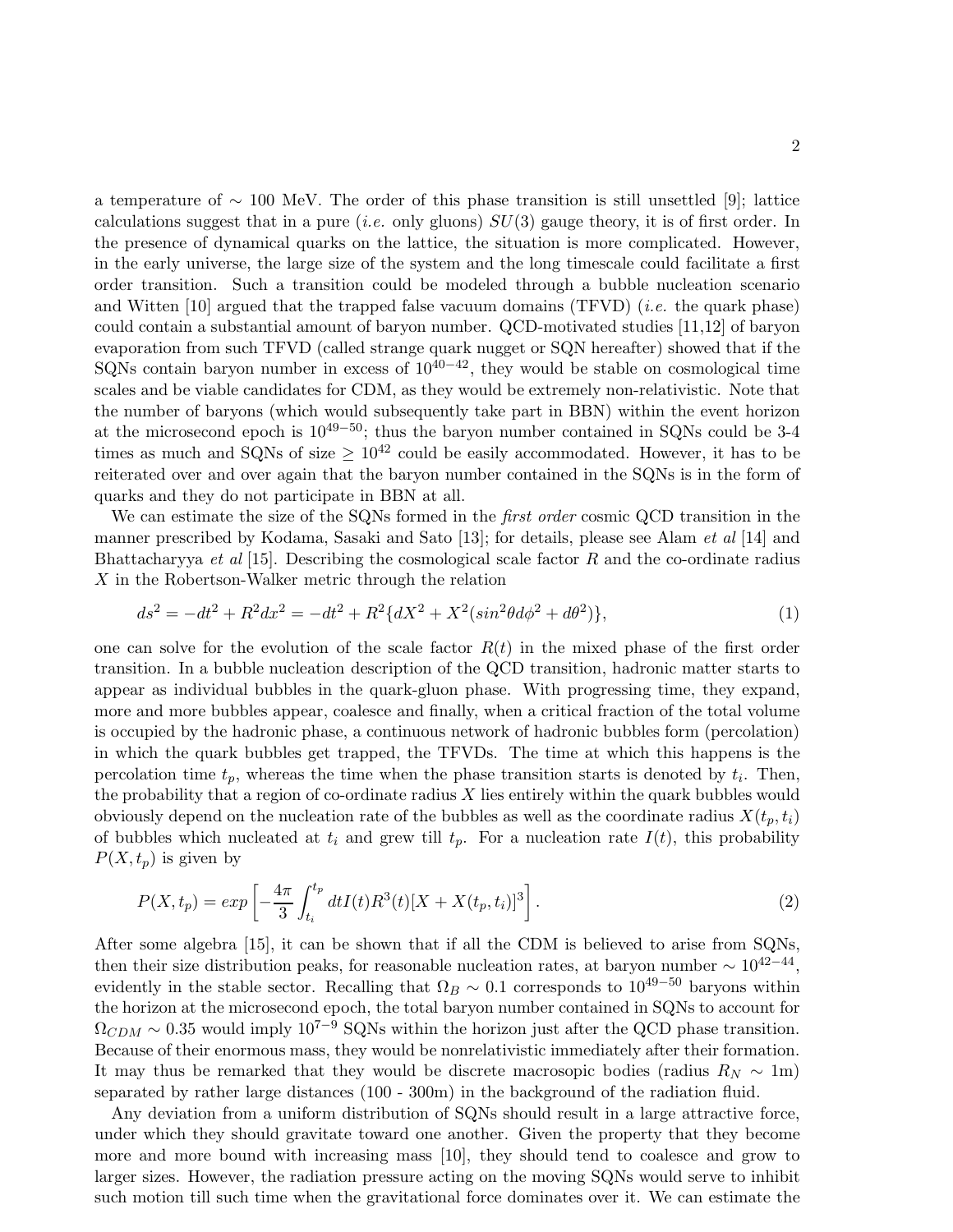

Figure 1. Variation of  $F_{\text{grav}}/F_{\text{rad}}$  with temperature. The dot represents the point where the ratio assumes the value 1.

relative magnitude of these two forces in a straightforward manner. If the number of SQNs within the horizon at the time  $t_p$  is  $10^9$  (see above), then the total number and the number density of SQNs at any later temperature  $T$  is given by

$$
N_N(T) = 10^9 \left(\frac{100 \; MeV}{T}\right)^3; \quad n_N(T) \equiv \frac{N_N}{V_H} = \frac{3N_N}{4\pi (2t)^3}
$$
(3)

since the horizon length in the radiation dominated era is  $2t$ . The time t and temperature T are related by the relation  $t = 0.3g_*^{-1/2} \frac{m_{pl}}{T^2}$  with  $g_* \sim 17.25$  after the QCD transition [14].

The expression for the gravitational force as a function of temperature  $T$  can be written as  $F_{\text{grav}} = \frac{GM_N^2}{\bar{r}_{nn}(T)^2}$  where  $M_N$  is the SQN mass. (For the sake of simplicity, we assume that all SQNs have the same mass.)  $\bar{r}_{nn}(T)$  is the mean separation between the two nuggets, estimated from the density of nuggets at the temperature  $T$ . The force due to the radiation pressure on the SQNs arises only due to their relative motion; when they are at rest, there is no resultant force on them. But when the SQNs are in motion, the radiation fluid in front of the moving SQN gets compressed and thus exerts an additional pressure opposing the motion. In a relativistic framework,<sup>1</sup> this amounts to a force  $F_{\text{rad}}$  given by  $F_{\text{rad}} = \frac{1}{3} \rho_{\text{rad}} cv_{\text{fall}}(\pi R_N^2) \beta \gamma$  where  $\rho_{\text{rad}}$  is the total radiation energy density, counting all relativistic species at the temperature  $T$ ,  $v_{fall}$  (or  $\beta c$ ) is the velocity of the SQN and  $\gamma$  the corresponding Lorentz factor. The ratio of these two forces,  $F_{\text{grav}}/F_{\text{rad}}$  is plotted against temperature in Fig. 1 for SQNs of initial size  $10^{42}$ . Fig. 1 readily reveals that the ratio  $F_{\text{grav}}/F_{\text{rad}}$  is very small initially. As a result, the nuggets will

<sup>&</sup>lt;sup>1</sup>Even though the SQNs are nonrelativistic, a relativistic treatment is necessary to handle the radiation fluid.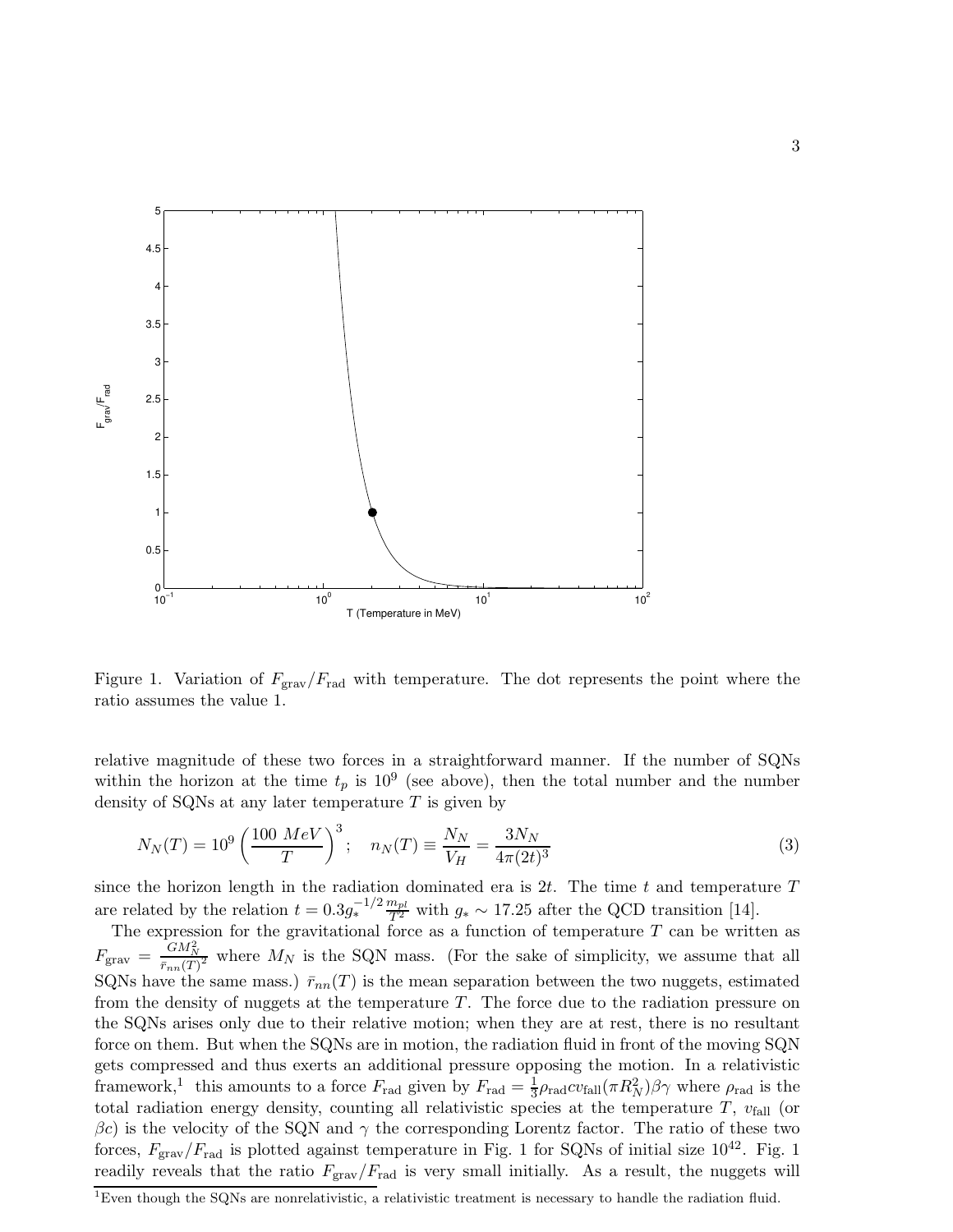remain separated due to the radiation pressure. For temperatures lower than a critical value  $T_{\text{cl}}$ , the gravitational force starts dominating, facilitating the coalescence of the SQNs under mutual gravity. It should come as no surprise that even for very small values of  $\beta$ , the large surface area of the SQN is responsible for a considerable resisting force due to radiation pressure.

We can estimate the size of the coalesced SQNs from the number of SQNs within the horizon at  $T_{cl}$ . This is, of course, a lower limit, as the collapse would only start at  $T_{cl}$  and would take some time during which more SQNs will enter the horizon. For SQNs of size  $10^{42}$ , the total mass in corresponding matter within the horizon at  $T_{cl}$  turns out to be ~ 0.12 $M_{\odot}$ ; for 10<sup>44</sup>, it is 0.01 $M_{\odot}$ . The actual value could be much (3-10 times) higher but that can be ascertained only through a detailed simulation. Such a calculation is rather involved and remains a future project. In any case, it can be safely assumed that the coalesced SQNs will have masses above the fusion threshold of  $0.08M_{\odot}$  and once coalesced, the density of the resulting configuration would be so low that they cannot clump any further. They could thus persist till the present time and manifest themselves as MACHOs. For  $\Omega_{CDM} \sim 0.35$ , there would be about  $10^{23-24}$ such objects within the horizon today and about  $2 - 3 \times 10^{13}$  within the Milky Way halo. We should verify whether this abundance is consistent with the observed number of MACHO events.

The abundance of gravitational lenses is estimated through the optical depth  $\tau$  which is the probability that a given star lies within the Einstein ring of a lens, i.e. the number density of the lenses times the area of the Einstein ring of each lens. The expression reads [16]  $\tau =$  $4\pi G$  $\frac{\pi G}{c^2} D_s^2 \int \rho(x) x(1-x) dx$  where  $D_s$  is the distance between the observer and the source (a star in the LMC in the present case) and  $x = D_d D_s^{-1}$ ,  $D_d$  being the distance between the observer and the lens. In particular,  $\rho$  is the mass-density of the MACHOs, which is of the form  $\rho = \rho_0 \frac{1}{r^2}$  $r^2$ in the spherical halo model. Assuming a halo extending all the way upto the LMC, we obtain  $\tau \simeq 2$  -  $5\times10^{-7}$ , in excellent agreement with observation [5].

To conclude, we have shown that in a first order cosmic quark-hadron phase transition, cold dark matter could arise entirely within the framework of the standard model of particle interactions. The observed halo MACHOs could be the natural manifestation of such CDM.

## REFERENCES

- 1. C. Alcock et al, Nature, 365 (1993) 621.
- 2. E. Aubourg et al, Nature, 365 (1993) 623.
- 3. B. Paczynski, Astrophys. J., 304 (1986) 1.
- 4. W. Sutherland, Rev. Mod. Phys., 71 (1999) 421.
- 5. C. Alcock et al, Astrophys. J., 542 (2000) 281.
- 6. D. N. Schramm, in : Proc. ICPA-QGP'97 Physics and Astrophysics of Quark-Gluon Plasma, (Eds. B. Sinha, Y. P. Viyogi and D. K. Srivastava), p.29, (Narosa Publishing, New Delhi, 1998)
- 7. K. Jedamzik and J. C. Niedemeyer, Phys. Rev., D59 (1999) 124014.
- 8. C. Schmid, D. J. Schwarz and P. Widerin, Phys. Rev., D59 (1999) 043517.
- 9. J. Alam, S. Raha and B. Sinha, Phys. Rep., 273 (1996) 243.
- 10. E. Witten, Phys. Rev., D30 (1984) 272.
- 11. P. Bhattacharjee, J. Alam, B. Sinha and S. Raha, Phys. Rev., D48 (1993) 4630.
- 12. K. Sumiyoshi and T, Kajino, Nucl. Phys. (Proc. Suppl.), 24 (1991) 80.
- 13. H. Kodama, M. Sasaki and K. Sato, Prog. Theo. Phys., 68 (1982) 1979.
- 14. J. Alam, S. Raha and B. Sinha, Astrophys. J., 513 (1999) 572.
- 15. A. Bhattacharyya et al, Phys. Rev., D61 (2000) 083509.
- 16. R. Narayan and M. Bartelmann, in : Formation of structure in the universe (Eds. A. Dekel